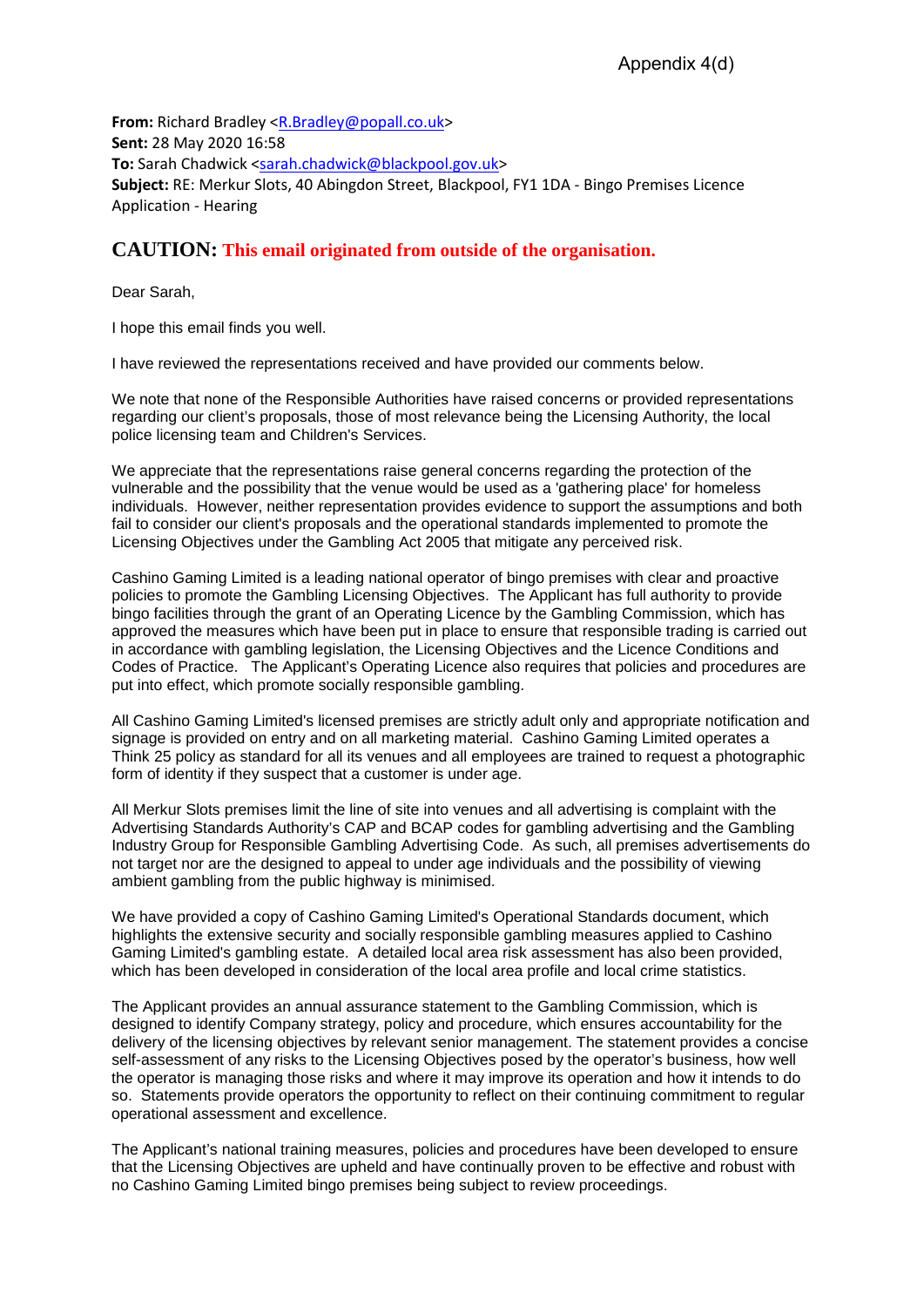Paragraph 5.34 of the Gambling Commission's Guidance to Licensing Authorities states:

"Licensing authorities should be aware that other considerations such as moral or ethical objections to gambling are not a valid reason to reject applications for premises licences. In deciding to reject an application, a licensing authority should rely on reasons that demonstrate that the licensing objectives are not being, or are unlikely to be met" and that "an authority's decision cannot be based on dislike of gambling, or a general notion that it is undesirable to allow gambling premises in an area (with the exception of the casino resolution powers)".

Paragraph 1.9 of the Council's Gambling Act Statement of Policies and Principles refers to section 162 of the Gambling Act 2005, which addresses the requirements for hearing to determine any application. The Licensing Authority can determine the application without a hearing under section (3) (a) (b) (c) of Section 162 of the Gambling Act 2005 on the basis that the Authority think that the representations made under Section 161 of the Gambling Act 2005 are:-

- 
- (a). vexatious;<br>(b). frivolous: q frivolous: or

(c). will certainly not influence the Authority's determination of the application.

The representations received (s.162(3)(c)) 'will certainly not influence the Authority's determination of the application' and it can be granted without a hearing.

A hearing has the effect of putting the Applicant to the expense of preparing for a hearing, providing for advocates to attend and also has the effect of causing the Licensing Authority extra work and expense. More importantly, the valuable time of Committee members is used in attending a hearing for an application that should really be granted as there are no grounds upon which it should be refused. In this respect we have regard to the guidance which allows the delegation of powers/functions to Licensing Sub Committees or to one or more Officers.

Given the current circumstance and logistical complications in organising a licensing sub-committee hearing within a reasonable timeframe following completion of the consultation period, we believe that it will be cost effective for the Authority to exercise the powers available to it under the Gambling Act 2005 in respect of the current application, which should be granted if the matter was determined by the Licensing Sub-Committee.

Whilst the current representations address the Licensing Objective of protection of the vulnerable from harm associated with gambling, the proposed concerns relate to general harm and do not provide evidence to support the perceived risk in respect of the premises proposed operation and the standards implemented to mitigate any risk.

The Council may dismiss the representations without stating that it is vexatious but on the grounds that it would not influence the determination of the application.

## Critically:

- 1. The Licensing Authority is duty bound to aim to permit licensing applications which it considers to comply with the Gambling Commission's Code of Practice and Guidance, the Licensing Objectives and the Licensing Authority's Gambling Policy;
	- 2. Consistently with 1 above, the Council has been given a power by Parliament to disregard objections and determine applications without a hearing in a number of circumstances. These include where it considers that the application will "certainly not influence the authority's determination of the application". Section 162 (3)(c); and
- 3. It is noted that this power is wider than a power to disregard representations which do not relate to the Licensing Objectives or which are frivolous or vexatious. The representation may be relevant to the Licensing Objectives and may also be neither frivolous or vexatious. Yet if the authority considers that the representation will certainly not influence determination it may disregard it. It is a merits based decision.